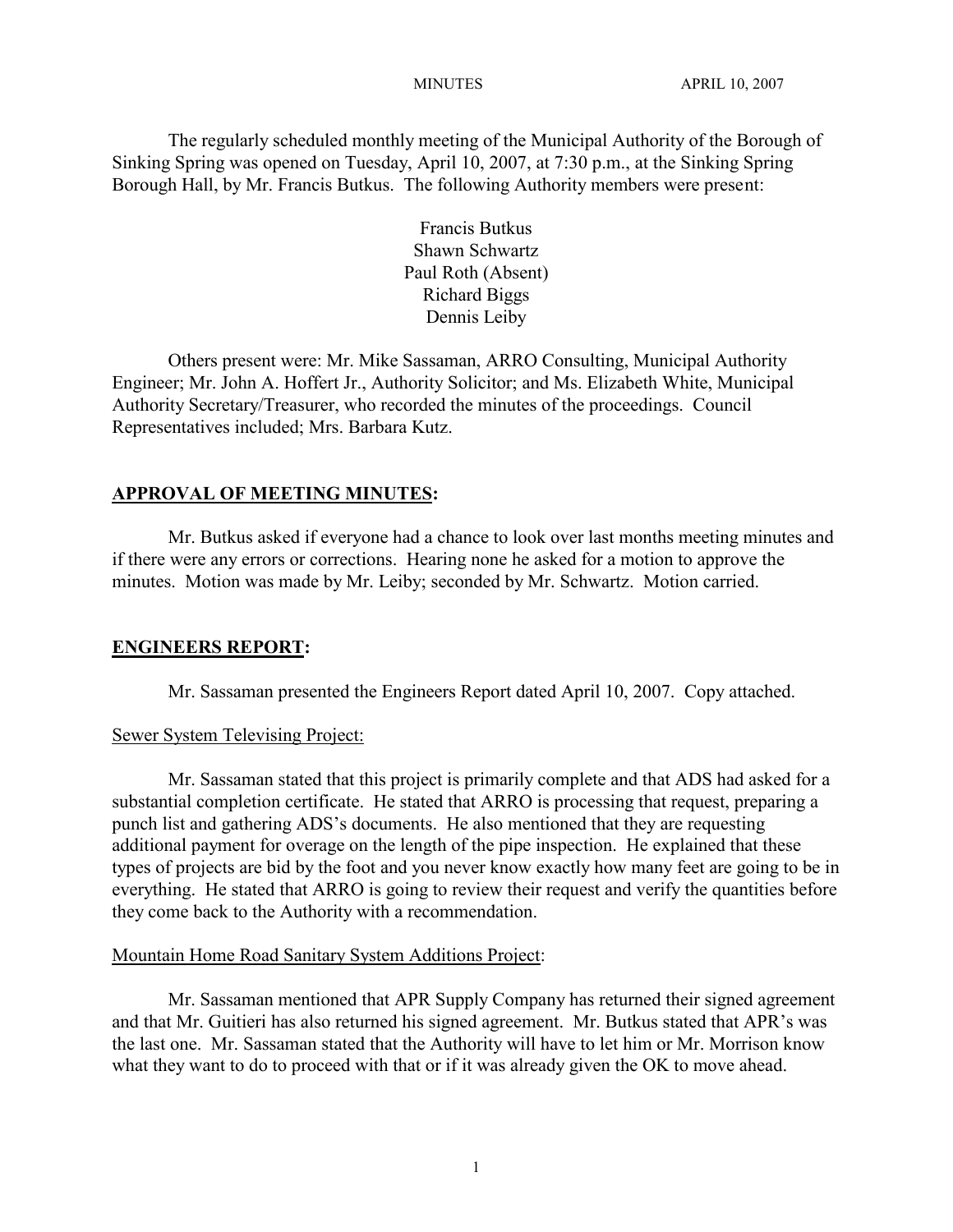## **ENGINEERS REPORT: (Cont.)**

#### Upgrade and Minor Wastewater Treatment Plant Expansion:

Mr. Sassaman stated that the study has been completed and presented to the Authority and that copies were also given to the Borough. He mentioned that Mr. Morrison will continue to discuss it with the Authority.

#### Chapter 94 Report:

Mr. Sassaman stated that the Chapter 94 Report has been distributed to every body. He explained that the Chapter 94 Report is a report required by DEP to be submitted by the end of March every year. He stated that it looks at your last five years of flows to the plant and organic loadings to the plant and then uses population projections from the Borough and the other contributing municipalities to project out for the next five years. He stated that they do this to determine whether you are approaching your plant capacity or not.

Mr. Sassaman stated that the high flows that we have had over the last few years are now projected in about 2009 to cross our plant capacity. He stated that it is what DEP terms a projected hydraulic overload on the flow side. He stated that on the organic loading side they look at the peak monthly loading to the plant for each year and in 2006 our peak month organic loading was higher then our plant capacity so that puts us in a current organic overload and it also then projects out in around 2009 that we will exceed the plant organic capacity, so we are also in a projected organic overload. He stated that basically what this means is that we need to start to supply some information to DEP, they will review the report and probably come back and request a corrective action plan. He stated that we have started a lot of that work already with the I & I, televising and grouting work that has already been done and the fact that we have started the study portion of the expansion project, which are all steps in the right direction. He stated that those are all things that we would put in a corrective action plan and get back to DEP.

He stated that the thing that comes out of this Chapter 94 Report is that when developers want to make connections to the sewer system they like to go through what they call a planning module exemption. He stated that as long as it is a small development and you can report to DEP that you are not in a current or projected overload condition, either hydraulically or organically, they can grant the developer a planning module exemption. He stated that we had two of those come in during the month of March before the Chapter 94 Report was done and they were sent back to DEP stating that there was no hydraulic or organic overload currently or projected and that was true until the end of the month when the Chapter 94 Report for 2006 was completed. He stated that they may go through DEP that way or DEP may look ahead. What would then be required is DEP would come back to those developers and say 'you cannot have a planning module exemption you have to complete planning modules,' which is a lot of paperwork for the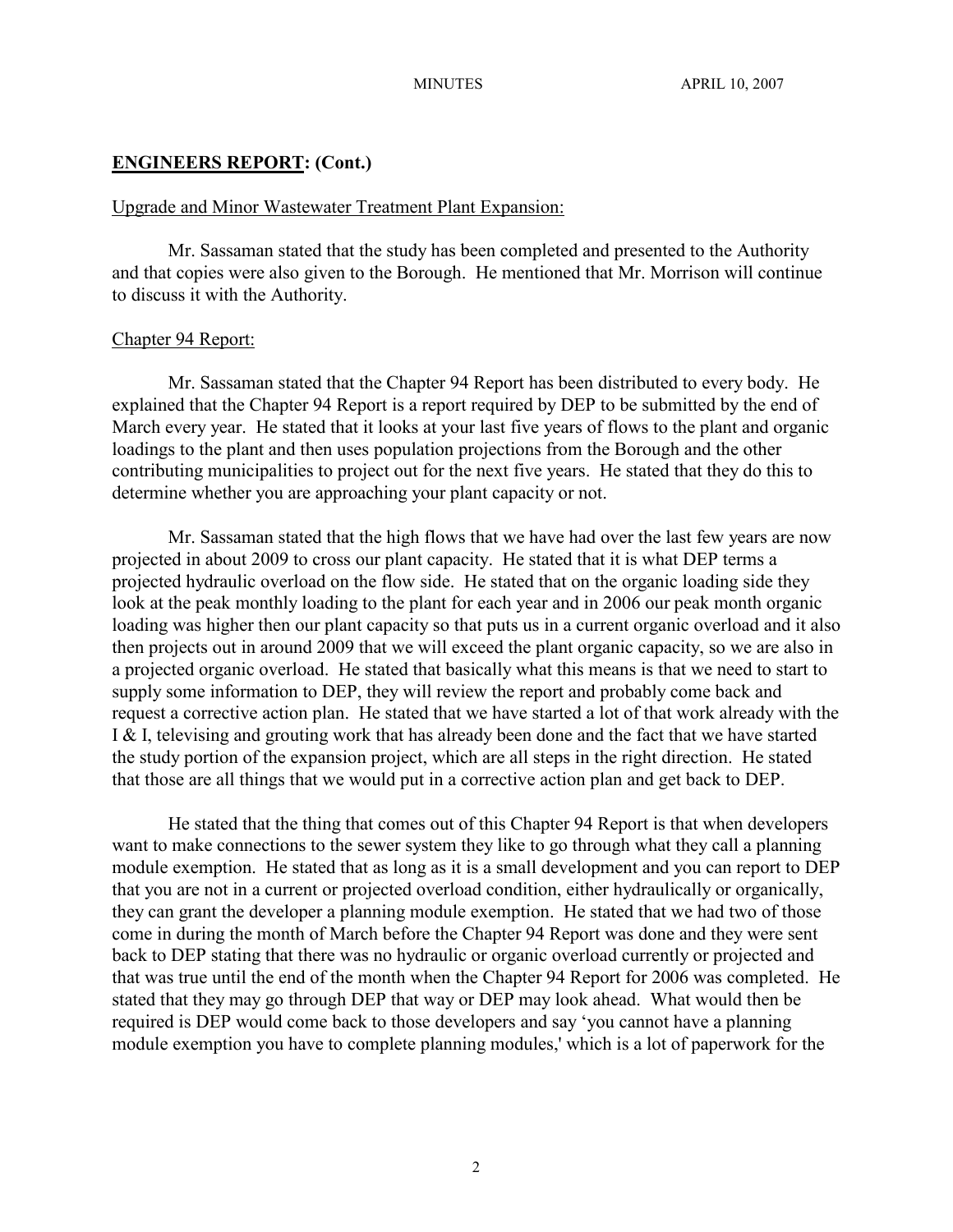#### **ENGINEERS REPORT: (Cont.)**

developers, and that then goes to DEP who looks at it and the progress that we have made and the things that we have done to our system toward eliminating the current or projected overload conditions, and then they have usually approved developments in small amounts.

Mr. Sassaman stated that we will wait until we hear back from DEP for their review of the Chapter 94 Report and when they do we would expect that they would say that they want a corrective action plan and then ARRO will prepare that and submit it to DEP and go from there.

Mr. Butkus mentioned that he had spoken to Mr. Morrison before he left for vacation and Mr. Morrison stated that the thing that probably triggered that one high month that is noted in the book was the fact that the televising crew stirred a lot of stuff up that was probably sitting for a long time and when they washed it loose it came down and impacted on the plant.

Mr. Sassaman mentioned that one of the best things that the operators can do, and he will talk to Mr. Hillibush about it, is that when you get a high reading like that for a month you should take a few more tests that month because if they turn out to be lower it will bring that average down and maybe gets you back down under. He stated that there is no requirement of how often you have to sample the wastewater coming into the plant, you really just do it at least once a month for Chapter 94 purposes. He stated that a lot of plants do it once a week along with their regular sampling but some do not because it costs you money to run those lab tests.

#### Eimco Equipment:

Mr. Sassaman stated that they just confirmed today that one of the parts was shipped on March 23<sup>rd</sup> and may already have been received. Mr. Butkus stated that it came Monday of last week. He stated that the second part of that, which is the speed reducer, is scheduled to be shipped on October  $5<sup>th</sup>$ , 2007.

#### Letters:

Mr. Sassaman mentioned that a letter was sent on April 3, 2007 to the Authority regarding the review of the Sickafus Minor Subdivision for sanitary sewer details. He mentioned that there were a few minor comments for them to address. He also mentioned that we received a letter on March 23, 2007 from DEP noting the bioaugmentation solids handling process has been approved.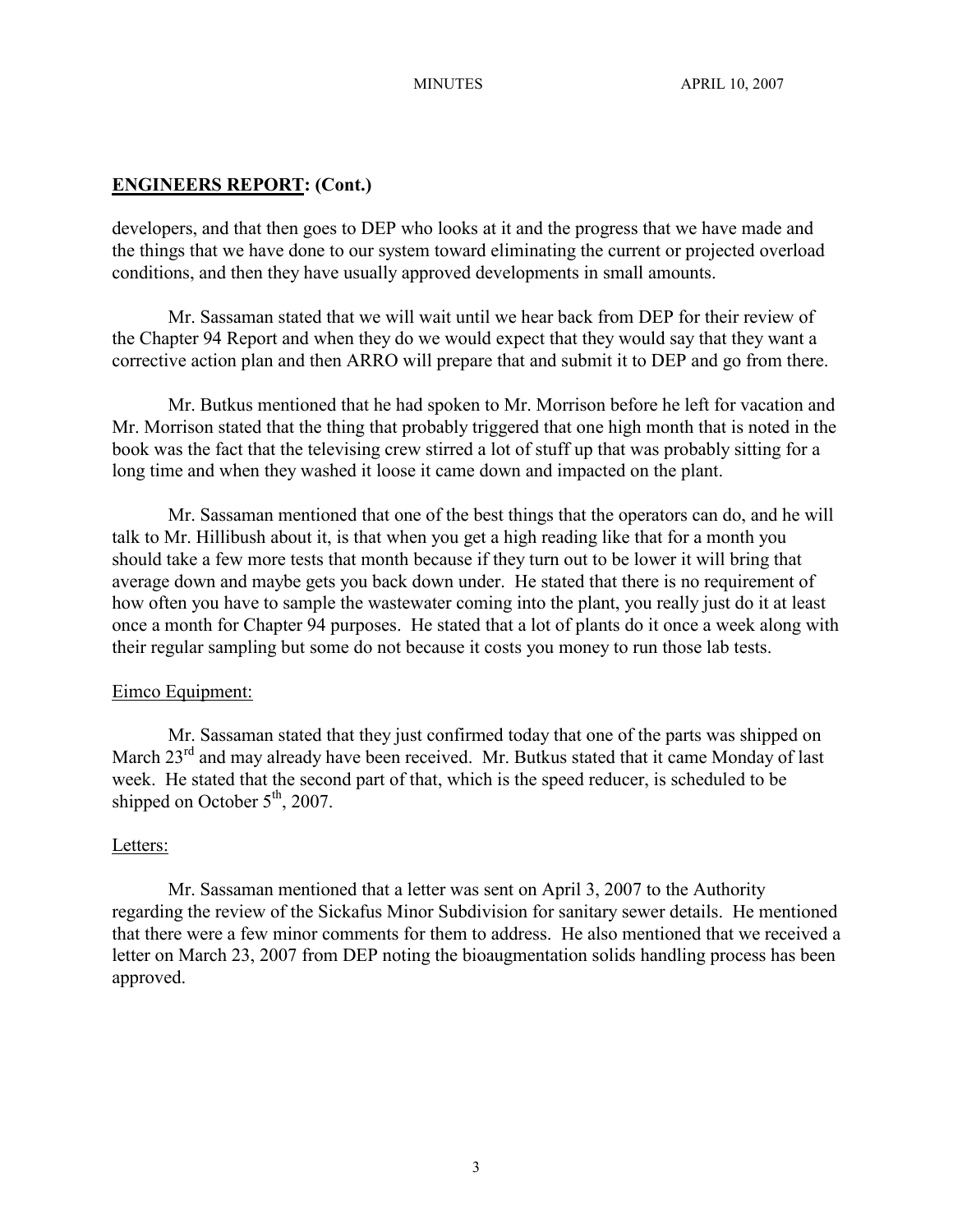#### **MR. JOHN HOFFERT - SOLICITOR:**

Mr. Hoffert stated that he reviewed the letter from Mr. Binder and the letter which Ms. Reifsnyder had just delivered to us this evening relative to documents belonging and turned over to the Authority from Mr. Binder. He stated that he just wanted to clarify that the Right to Know or the Sun Shine Act permits any person to procure and review official documents of any Municipal Authority or Municipality, however, Mr. Binder's personal files are not an Authority document. He mentioned that when Mr. Butkus called him he indicated that Mr. Binder had turned over some items that he had stored and Mr. Butkus wanted to know if Mr. Hoffert wanted to go through them. Mr. Hoffert stated that he did not think that it was appropriate, however, in light of Ms. Reifsnyder's request he now believes that it is imperative that he segregate and look at Mr. Binder's file to make a determination, with the help of Ms. White. He stated that if there are documents in Mr. Binder's file that belong to the Authority then they should be kept in the Authority's files and are reviewable. He stated that it is very clear under the law that Mr. Binder's work in progress documents, day to day comments, etc. are his personal things and are not reviewable by an individual making a request because they are not official documents. He mentioned as an example that a tape of a meeting is not reviewable but the official minutes of the Authority that is reviewable. He stated that he is not recommending that any information be withheld but mentioned that the law of what is reviewable and what is not is very clear. Mr. Hoffert stated that next week he will attempt to fix a time to meet with Ms. White and go through Mr. Binders files. Mr. Butkus stated that those will be easy to find. He stated that they are from the original plant and include drawings and maps from 1964.

Mr. Hoffert stated that he doesn't want to infringe upon the privacy of Mr. Binder's personal file. He stated that since he has been with the Authority everything that he has seen and reviewed has been open, legitimate, and above board and will remain such as long as he is the solicitor. He stated that he would feel more comfortable if he reviewed them so that we do not miss anything for Ms. Reifsnyders request. Mr. Butkus stated that he did not have a problem with that. Mr. Butkus stated that he was going to bring the records in on Monday but did not get a chance and that he would try to get them to the Borough Hall tomorrow.

Mr. Hoffert mentioned that Ms. Reifsnyder also requested a copy of the Chapter 94 Report.

Mr. Butkus mentioned that we also received a request for information from Mrs. Kandis Moser. Ms. White mentioned that she did send a letter to Mrs. Moser on Thursday stating that she could have copies of the bills that she request at .25 per page or she could schedule a time to come in and review them. She also mentioned that Mrs. Moser called her today and stated that she would call again next week to schedule a time. Mr. Hoffert stated that it was fine and that we would address it when he came over to go through the files.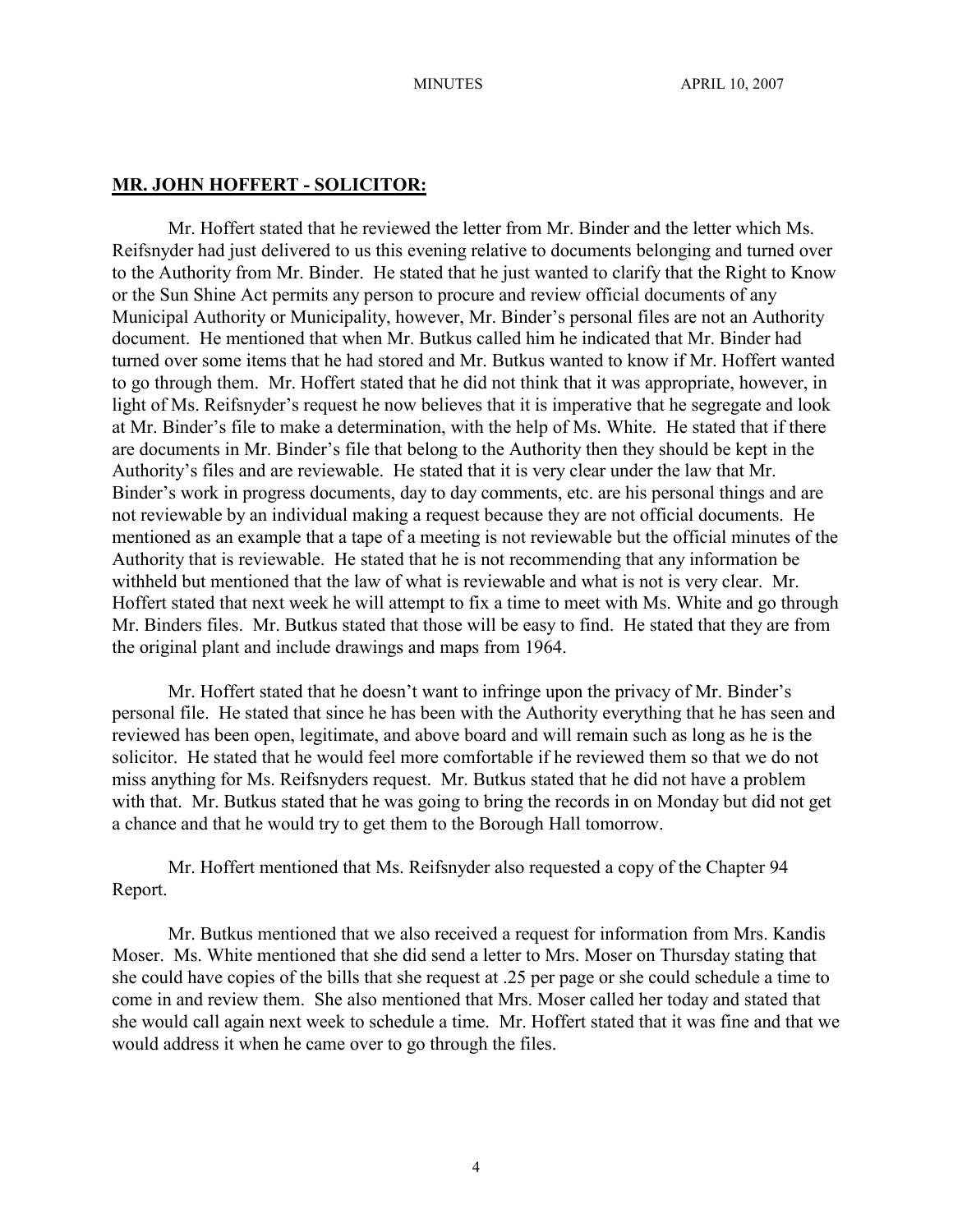#### **MR. FRANCIS BUTKUS - CHAIRMAN:**

Mr. Butkus stated that as far as we are concerned we should keep moving ahead on the Mt. Home Road project. Mr. Leiby stated that is the impression he got from Council. Mr. Butkus stated that Mr. Fitzpatrick said the same thing and stated that there are no chains tied to us so we shall proceed with it and get it out for bid as soon as possible. Mr. Butkus asked Mr. Sassaman how soon we would be able to go for bid. Mr. Sassaman stated that he did not know the status of the plans and specs but he assumed that since the project has been around for a while, that all of that is completed and if it is we would be ready to advertise tomorrow but suggested that we wait until Mr. Morrison gets back from vacation. He stated that he would speak to Mr. Schlott Jr. tomorrow since he has been working on it and if everything is in line then we can advertise for bids, give the contractors approximately thirty days to pull bids together and we could possibly open bids at the next monthly meeting. Mr. Leiby made a motion to advertise for bids; seconded by Mr. Biggs. Motion carried.

Mr. Butkus asked Mr. Sassaman if he had any insight on the results of the televising that Severn Trent (ADS) did. Mr. Sassaman stated that typically they gather all of the recordings that they did, go thought and review all of them and come up with a prioritized list of rehabilitation along with an estimated cost for each of the repairs. He stated that they will be prioritized on a scale of one, two and three, one being the worst. He stated that if the contractor is done with the project and all of the DVD's have been submitted then they should be able to get someone started on it and depending how big the project was they should have a report pulled together in a couple of months. Mr. Butkus stated that we should expedite this before the next high water time. Mr. Biggs asked if there were any indications as to what they were finding while they were televising. Mr. Butkus stated that he did not know. Mr. Sassaman stated that in the Chapter 94 Report it lists what Miller Environmental, Pipe Services and Severn Trent (ADS) had televised and how much I & I was fixed. Mr. Butkus asked Mr. Sassaman if he would go over the report in more detail. Mr. Sassaman went over the report page by page. A copy is on file in the Borough office.

Ms. White mentioned that she received an e-mail from Mr. Schlott Jr. which he received from Mr. Scull at Lower Heidelberg. The e-mail requested three copies of the Chapter 94 Report. Mr. Hoffert stated that ARRO should send them directly to Mr. Scull at Lower Heidelberg.

Mr. Butkus asked if there was anyone in the audience that wanted to address the Authority.

Mr. Hoffert stated that Ms. Reifsnyder requested information from Mr. Butkus prior to her letter of April 10, 2007. He stated that she requested all information pertaining to a transfer of EDU's from Sinking Spring to South Heidelberg that were given to Mr. Binder back in 2004. He stated that Mr. Binder purchased 68 EDU's for \$238,000.00 and the funds were received by the Municipal Authority of the Borough of Sinking Spring and the money was deposited to the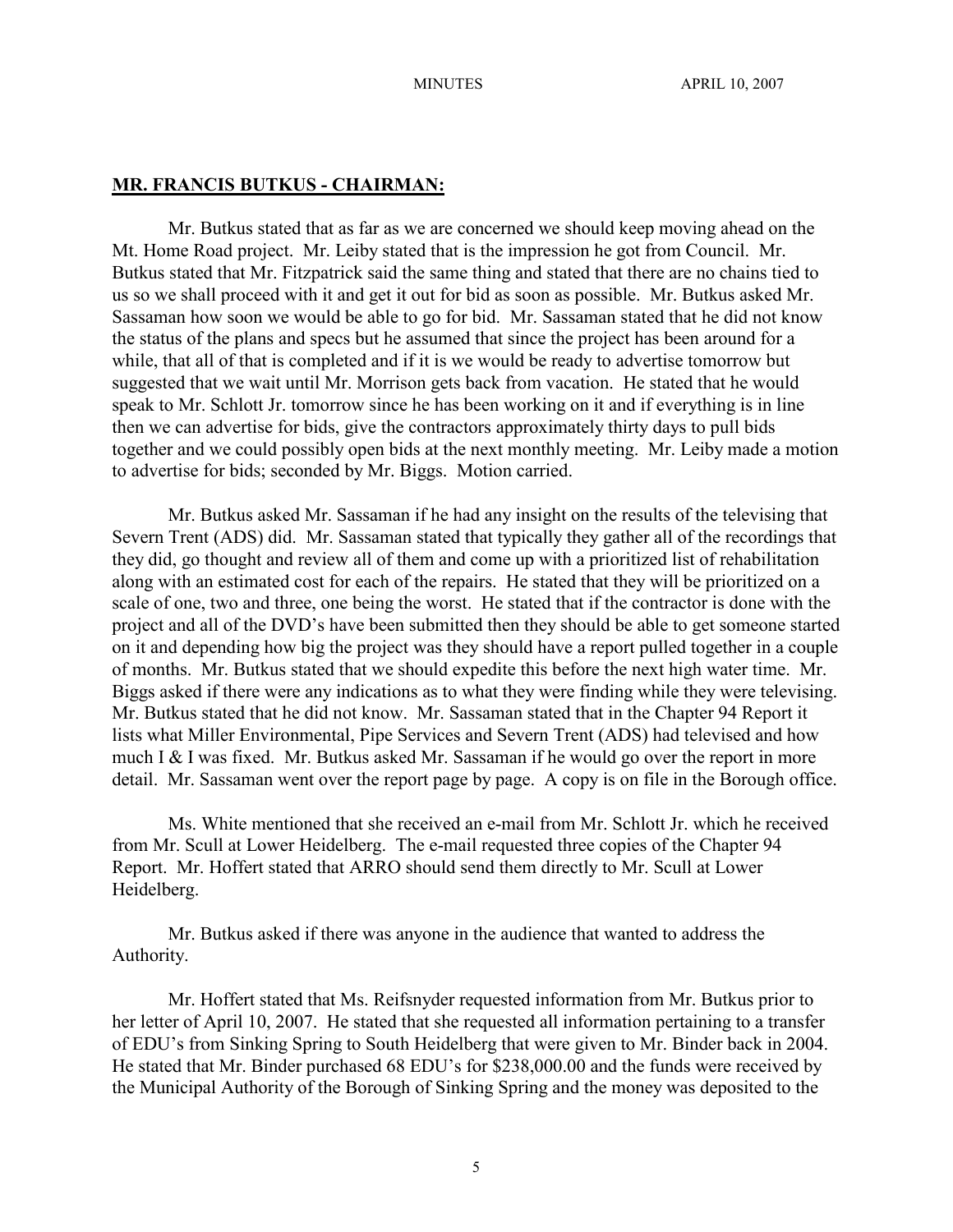#### **MR. FRANCIS BUTKUS - CHAIRMAN: (Cont)**

Authority account on July 9, 2004. He also stated that there was a multi-municipal agreement relative to this which included the solicitors Heidi Masano, Socraties Georgiadis, and Jim Snyder in which all of the parties agreed to this and the transfer between the Robesonia/Wernersville Authority so that homes could be built and the capacities were exchanged between the municipalities. He stated that he would be happy to make copies of the agreement for her. He stated that the agreement appears to be properly executed and properly agreed to and reviewed by council for all parties relevant to this matter. Mr. Butkus asked Ms. Reifsnyder if this agreement was not available from the Lower Heidelberg Municipal Authority and Supervisor files. Ms. Reifsnyder stated that it probably is but that she wanted to see it from our files.

Mr. Leiby asked if the gentleman in the back, that had been at the Council meeting asking questions, wanted to address the Authority with his questions. He stated that he and Mr. Nevitt had requested information last year that was not available. He stated that he and Mr. Nevitt had come to the Borough Hall last year and went through the files while in Ms. White's presence. Ms. White stated that they never told her that they did not find the information that they were looking for. She stated that they went through the files and requested that she make them copies of minutes and other documents, they paid for the copies and left. They never stated that they did not find what they were looking for nor did they send any other letters stating such to the Authority. He stated that a new letter would be sent out. Mr. Hoffert stated that what ever they need, as long as it meets the act, we will make sure that they get it.

## **APPROVAL OF BILLS:**

Mr. Butkus stated that we have a bill from Mr. Hoffert for April '07' services for \$250.00. Motion was made by Mr. Leiby to pay the bill; seconded by Mr. Biggs. Motion carried.

Mr. Butkus stated that we have a bill from EIMCO for the parts that were already shipped and received for \$12,996.00. Motion was made by Mr. Leiby; second by Mr. Schwartz to pay the bill. Motion carried.

Mr. Butkus stated that we have five bills from ARRO Consulting totaling \$21,639.47. Mr. Butkus stated that the review of planning modules should be reimbursable and should be broken out by developer. Mr. Sassaman stated that he will get the breakdown. Motion was made by Mr. Leiby to pay the bills; seconded by Mr. Schwartz. Motion carried.

Mr. Butkus mentioned that a lot of these bills from ARRO are projects that the Borough should have done and didn't and now the Authority is paying for them and that is part of the erroneous \$40,000.00 that the Authority was accused of over costing the Borough.